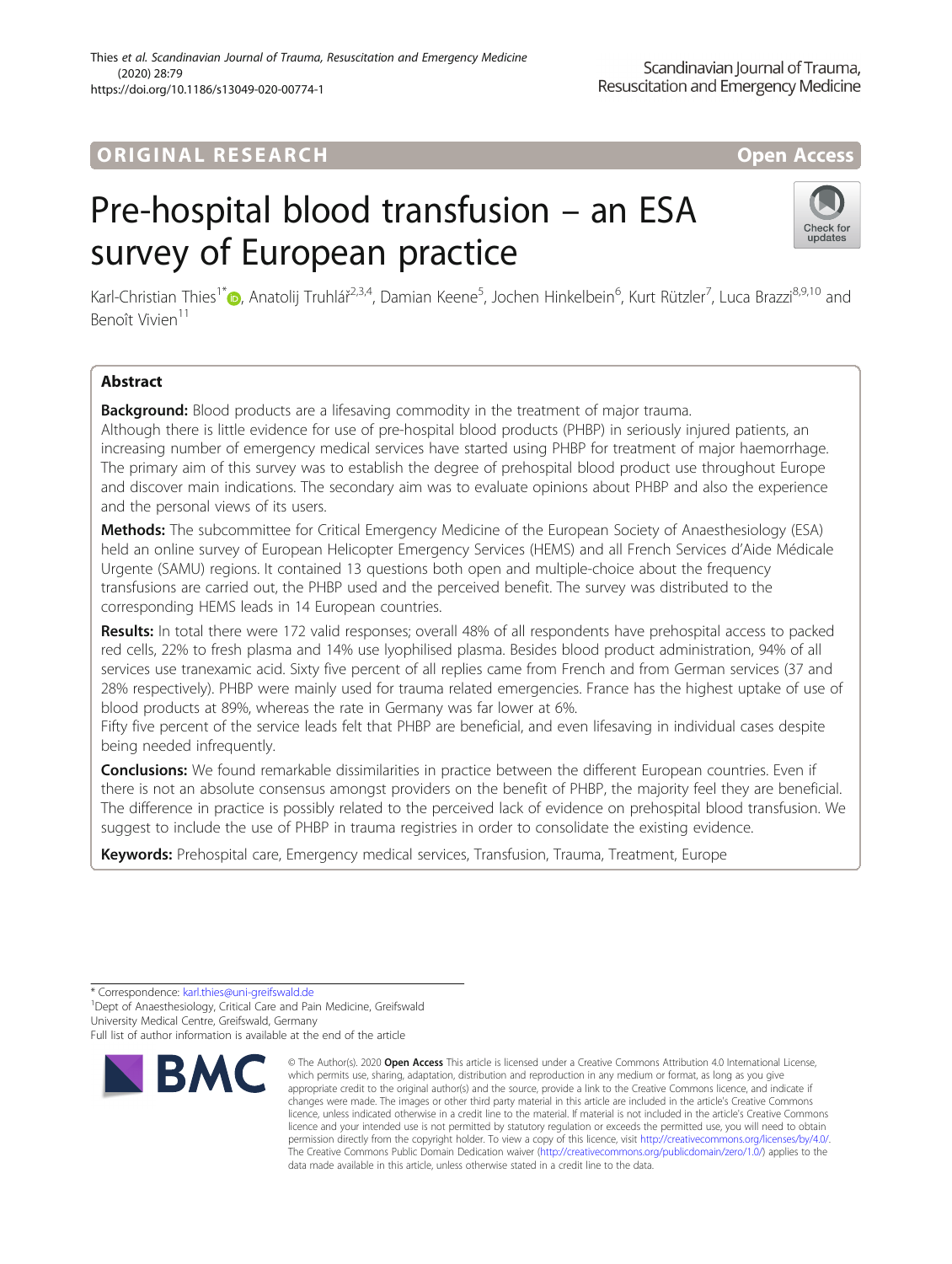#### Background

Massive haemorrhage is the main cause of preventable death in trauma. The key components of treatment are immediate haemorrhage control and transfusion of blood products to replace volume and manage coagulopathy. The European guidelines on management of major bleeding and coagulopathy following major trauma [\[1](#page-6-0)] suggests that bleeding trauma patients should be rapidly transported to major trauma centres to institute appropriate treatment as soon as possible. Despite this, the mortality from exsanguinating injuries is still high. In an attempt to reduce morbidity and mortality, prehospital transfusion of blood products has been initiated in several trauma settings throughout Europe. The benefits are discussed controversially, especially as scientific evidence remains ambiguous.

During the Vietnam War, the US armed forces successfully implemented a pre-hospital blood transfusion (PHBT) program, which was further expanded during subsequent military conflicts. Indeed, the ongoing evolution of military treatment has led to a significant reduction in the mortality from battlefield injuries. PHBT and replacement of clotting factors are part of these modern care bundles, but it is still not clear how far the observed decrease in mortality can be attributed to it [\[2](#page-6-0)].

Due to the different injury patterns seen in civilian trauma as well as logistical issues and cost implications, PHBT on a wider scale is introduced only reluctantly in European practice. A recent systematic review of the literature [[3,](#page-6-0) [4\]](#page-7-0) failed to provide evidence to support PHBT. However, this did not include the two recent randomized controlled trials (RCTs), PAMPer (Prehospital Air Medical Plasma) and COMBAT (the Control of Major Bleeding After Trauma Trial). Post hoc analysis combining the two trials suggests there is a benefit when prehospital transfer times are longer than 20 min [\[5](#page-7-0)].

#### **Objectives**

In order to identify current European practice and the underlying rationale, the subcommittee for Critical Emergency of the European Society of Anaesthesiology has conducted a survey of advanced pre-hospital care services in multiple European countries on the use of PHBT. The aim was to establish the degree of blood product use, the indications for it and to evaluate opinions of practitioners about using pre-hospital blood products.

#### Method

We carried out an online survey using Survey Monkey (San Mateo, CA, USA) software. The clinical leads of all Helicopter Emergency Medical Services (HEMS), in Germany, Sweden, Norway, Finland, Czech Republic, the

United Kingdom, Switzerland and Hungary were approached. The German services were approached through the 'Allgemeiner Deutscher Automobil Club' (ADAC) and the DRF Luftrettung (DRF). The Swiss services were contacted through the 'Schweizer Rettungsflugwacht' (REGA). In France, the survey was distributed through the National 'Service d'Aide Médicale Urgente' (SAMU) to all SAMU districts and also includes ground based advanced Emergency Medical Services (EMS). The remaining services were identified by internet search.

The survey consisted of 13 combined open and multiple-choice questions.

The data collection took place between April 1st, 2016 and March 31st, 2017.

The data processing took place in the UK and the temporary data storage in Ireland. The survey was conducted under UK and Irish regulations in line with the UK Data Protection Act 1998 and the ruling of the European Court of Justice from October 6th, 2015.

#### Results

The responses cover 189 services from 14 European countries of which 17 were incomplete and excluded. The majority of the replies came from France and Germany (37 and 28% respectively). French services have the highest uptake of use of blood products at 89%, whereas the German rate was far lower at 6% (Fig. [1](#page-2-0)).

Answers were obtained from 4 out of 4 (100%) HEMS bases in Denmark, 9 out of 10 (90%) HEMS bases in the Czech Republic, 52 out of 65 (80%) HEMS bases in Germany, 70 out of 104 (66%) SAMU districts in France, 7 out of 12 (58%) HEMS bases in Norway, and 2 out of 4 (50%) Dutch HEMS bases.

Overall 48% of all respondents reported to have access to packed red cells, 22% to fresh plasma and 14% use lyophilised plasma. Besides blood product administration, 94% of all services use tranexamic acid in major haemorrhage and two services carry fibrinogen concentrates.

The majority of services that have access to prehospital blood products (PHBP, 77%) use them less than monthly. Only 8% of the services use blood products more than weekly.

The most common indication for pre-hospital transfusion was major trauma, while medical emergencies play less important role (Fig. [2](#page-2-0)).

Overall 72% of the respondents have a formal prehospital transfusion policy, with only 38% of the services auditing their transfusion practice.

Our results did not indicate any wastage, lost traceability or transfusion reaction. Some services indicated that they have only recently started carrying blood products, with numbers of patients too small to draw any conclusions.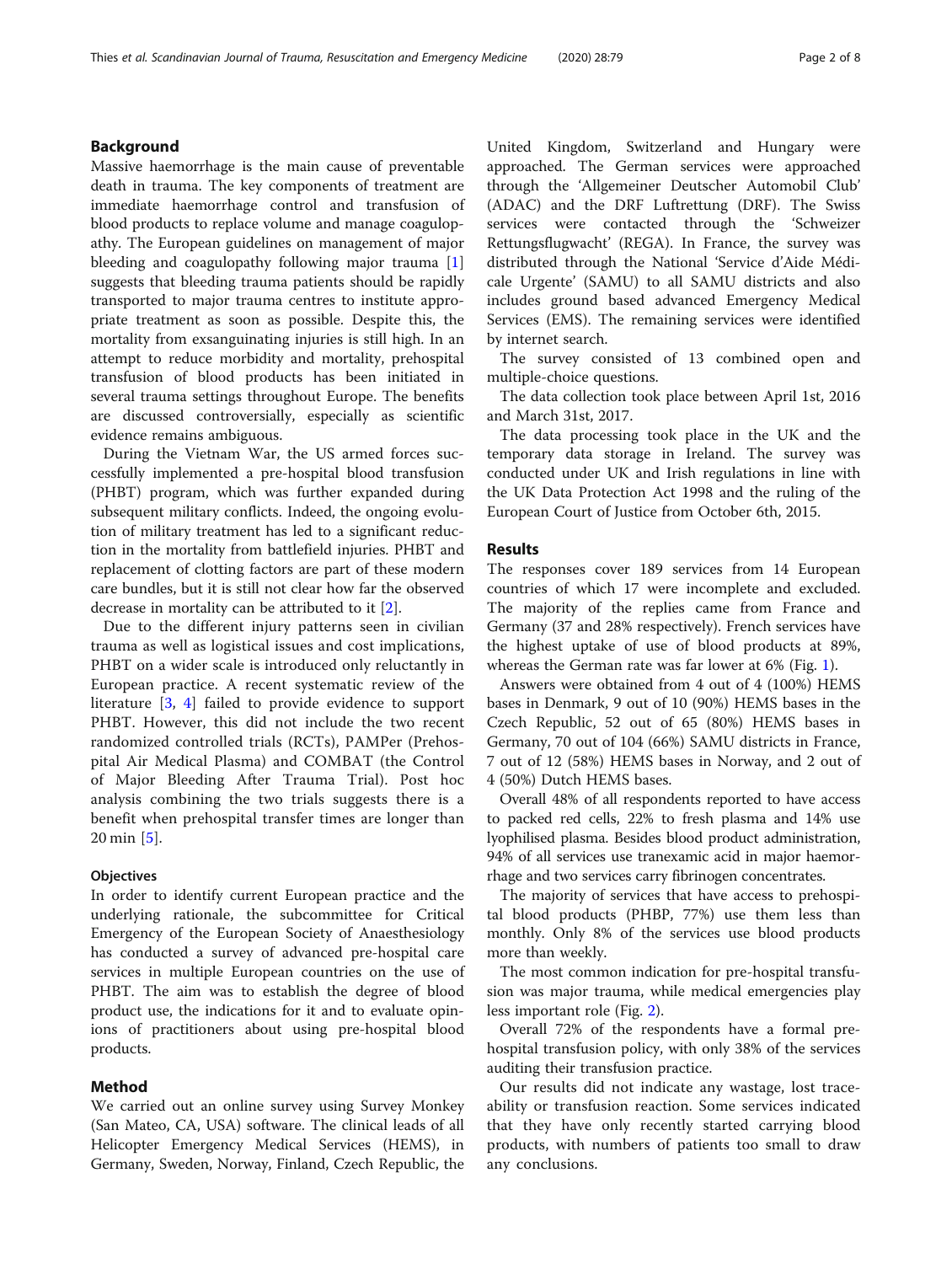<span id="page-2-0"></span>

There are various methods of transporting blood products to the scene of an incident; exactly half of services (50%) carry the blood products on the helicopter or response vehicle. (Fig. [3](#page-3-0)).

Active warming of blood products is only performed by 16% of the services. Of the remaining 84, 54% only warm them passively to ambient temperature and 30% do not warm at all (Fig. [4\)](#page-3-0). For active warming, the Belmont® Buddy Lite™ is used by all services apart from one, which employs the QinFlow Warrior (QIF™).

Long transportation times (29%), high prevalence of major trauma (18%) and long access times (18%) to reach patients, were reported as the leading infrastructural of geographical factors that would justify using PHBP.

Two services reported communication problems with the regional Major Trauma Centres that would delay start of massive transfusion on hospital arrival as an infrastructural factor suggesting the use of PHBT. However, 55% of all service leads feel that there are no specific geographical or infrastructural factors in their region suggesting the use PHBT.

The views regarding the risks and benefits of PHBT are diverse: 54% of all service leads feel that PHBT is beneficial, 37% are not sure, 6% feel that PHBT does not make a difference, and 3% think that it might be harmful. This perception is higher in those carrying out more PHBT, 15 out of 16 clinical leads amongst the frequently transfusing services regarding PHBT as beneficial (Fig. [5](#page-4-0)).

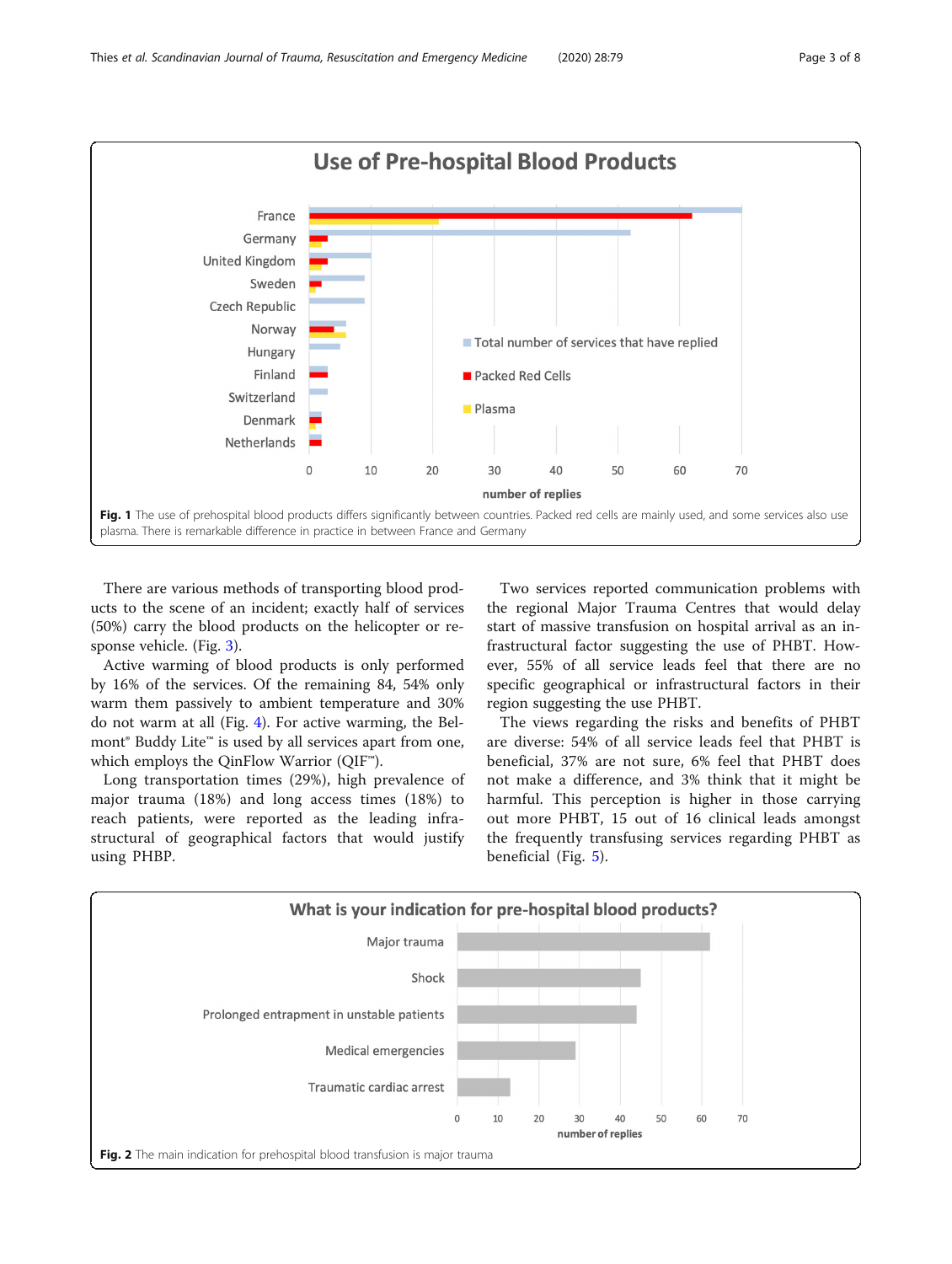<span id="page-3-0"></span>

The service leads were also asked to give their personal views on their risk/benefit perception of PHBT. In summary, they felt that it was a rarely required intervention, but lifesaving in exsanguinating trauma patients. It was felt that the evidence was weak, that there are no guidelines on the use of PHBP, and that international collaboration is needed to establish the role of blood products in the prehospital field.

There are various reasons for not using PHBT (Fig. [6](#page-4-0)). The main motives are the perceived lack of scientific evidence and the risk of wastage of blood products. Cost considerations seem to be a less important reason not to use PHBP.

The datasets used and/or analysed during the current study are available from the corresponding author on reasonable request.

#### **Discussion**

Exsanguination is still the major cause of preventable mortality in trauma [\[6](#page-7-0)]. Haemorrhage control and haemostatic resuscitation are the cornerstones of inhospital treatment, with delays in transfusion related to increased mortality [\[7](#page-7-0)].

The concept of forward resuscitation has brought blood transfusion to the frontline of armed conflicts [\[8](#page-7-0)] and there is little doubt amongst the military community that PHBT has helped to decrease battlefield mortality dramatically over the last 20 years [\[2](#page-6-0)].

However, scientific evidence to support PHBT as a standard of care in exsanguinating trauma is weak as the majority of all studies on the topic are either underpowered or retrospective. This has hampered its introduction into civilian practice [\[4](#page-7-0), [9](#page-7-0)]. Recently two prospective randomized controlled trials have been published providing some evidence regarding the effect of prehospital plasma in trauma patients. Defrosted plasma compared to standard resuscitation is associated with a survival benefit (NNT of 10) for patients undergoing long transports (median transportation time > 40 min) to the receiving hospital (PAMPer)  $[10]$ ; conversely, in an urban environment, no such benefit could be found (COMBAT)  $[11]$  $[11]$ . This may be related to the significantly shorter transportation times in the second study (median transportation time  $\langle 20 \text{ min} \rangle$  [\[5](#page-7-0)]. Of note is that in both studies the mean injury scores (PAMPer: ISS =22, Combat: NISS = 27) were not particularly high, which could

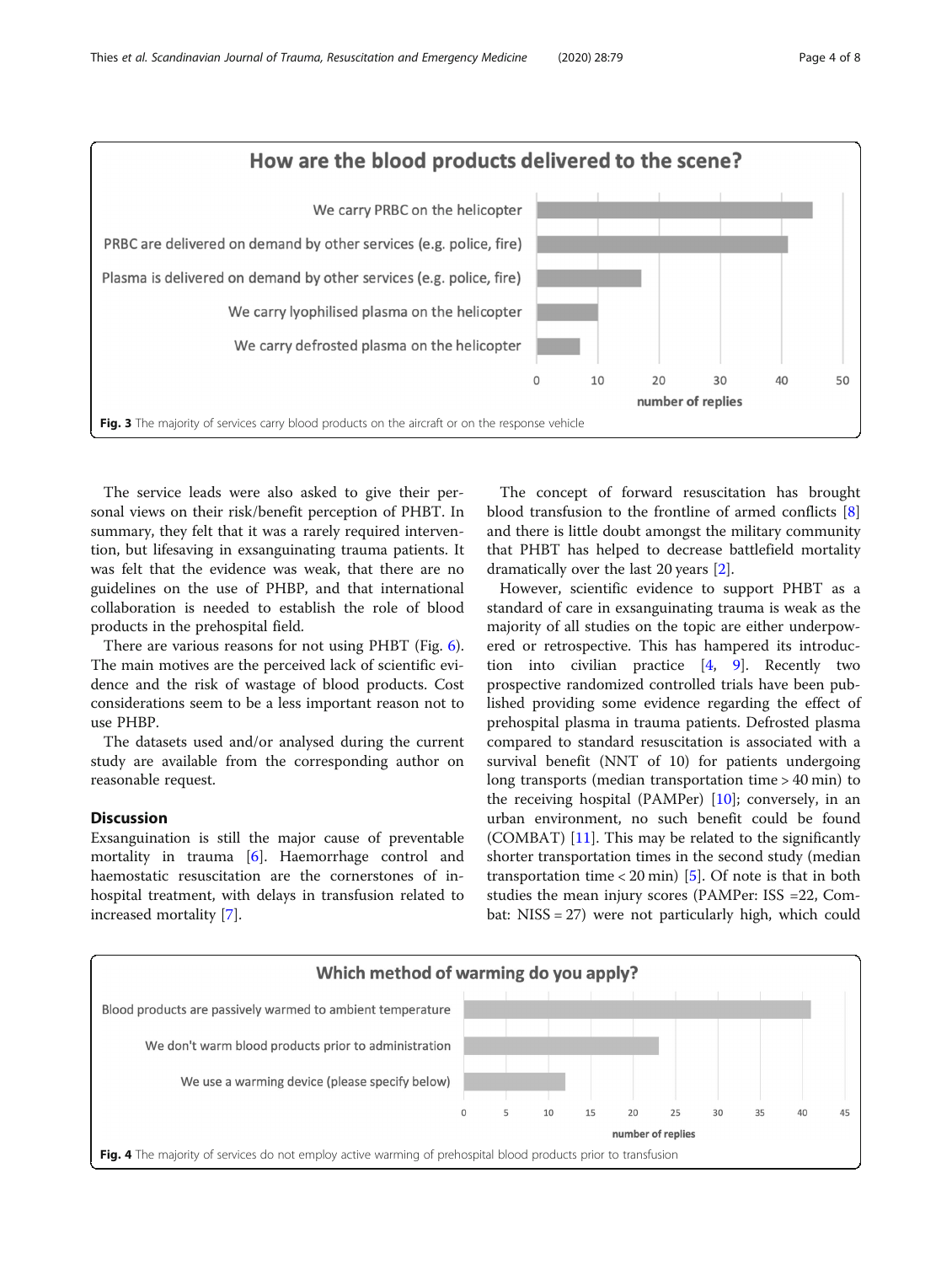<span id="page-4-0"></span>

be due to low inclusion thresholds or a prevalence of single organ system injury patterns.

A critical appraisal of both studies [\[12](#page-7-0)] comes to the conclusion that the administration of plasma to patients undergoing short transportation times is not justified, and that there still is not enough evidence to give firm recommendations on the use of prehospital fresh plasma.

A post hoc analysis of the PAMPer Trial data [[13](#page-7-0)] found a greater survival benefit for patients resuscitated with PRBC and plasma (HR 0.36), instead of plasma (HR 0.68) or PRBC (0.69) compared to crystalloids. However, the PAMPer Trial was not designed to answer this

particular question and therefore the results must be read with caution.

Our survey has found a considerable variation in PHBT practice in Europe with the two largest countries France and Germany employing very different approaches. The return rates in both countries were particularly high (85%). In France, 70% of the prehospital services have access to blood products, whereas in Germany PHBT is hardly ever used. In the light of similar trauma rates and comparable patterns of injury in both countries [\[14\]](#page-7-0), this is a truly surprising finding and we can only speculate on the underlying reasons. One explanation could be that the French SAMU system is

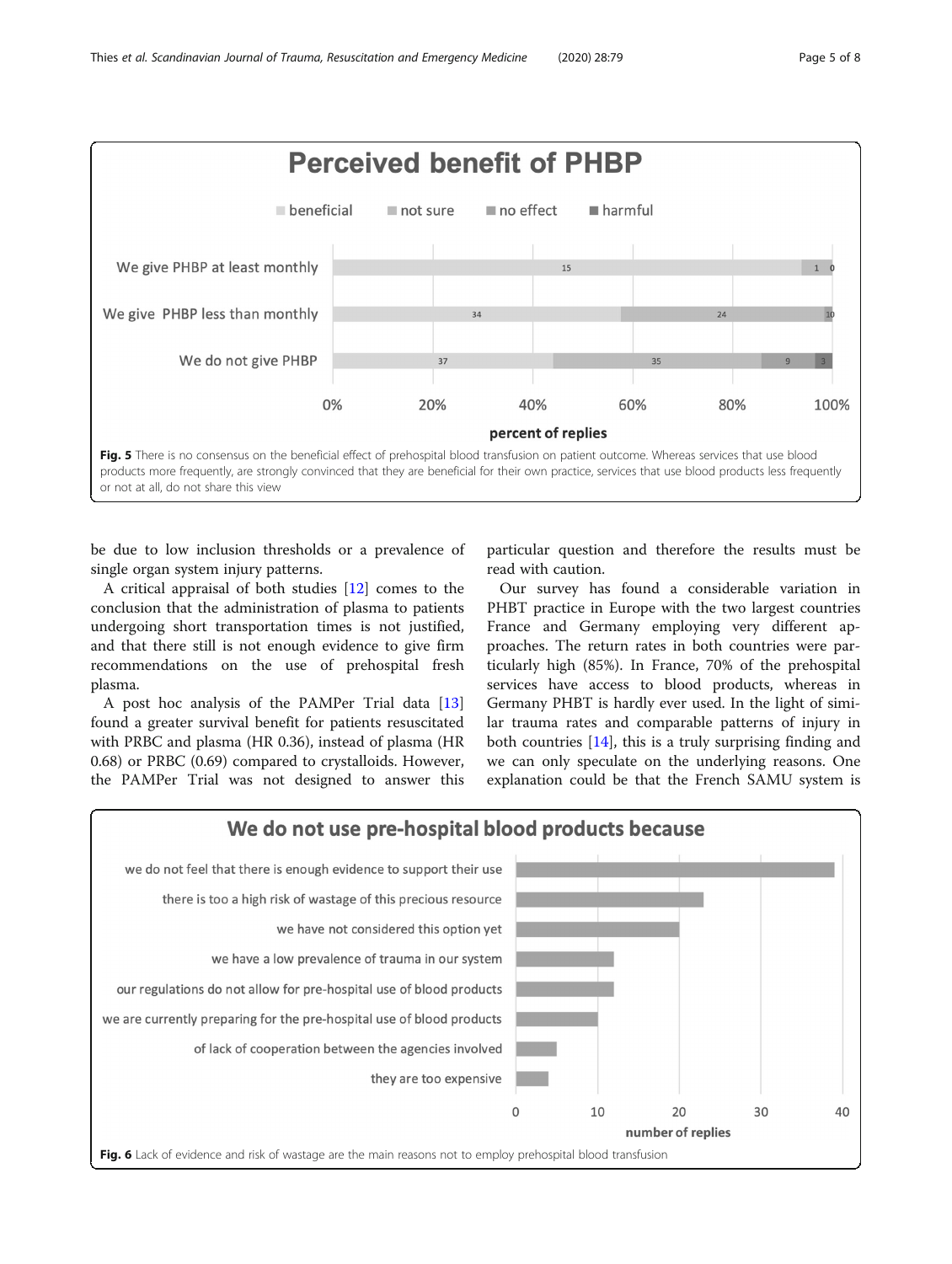mostly hospital-based with the teams departing from emergency departments having easier access to blood products, than the German advanced prehospital care systems that have become detached from hospital services over the last decades. In some services, PHBP need to be picked-up at the emergency departments on request, but they are not accessible to every trauma patient treated on scene. We must also mention, that the French respondents expressed their opinions from perspective of the ground ambulance providers, while in the other countries' opinions were represented by the HEMS leads treating patients in haemorrhagic shock more frequently. There are also different (Fig. [5\)](#page-4-0) attitudes towards the use of PHBP, which in part could be explained by the absence of robust scientific evidence for or against PHBT, leaving space for opinion-based approaches. These may be driven by individual views and experience, differences in national regulations, and variable regional availability of blood products.

Haemostatic resuscitation in-hospital relies on the use PRBC and plasma. Early administration of plasma aims at maintaining coagulation [[15](#page-7-0)] and mitigating the inflammatory response to trauma as well as the breakdown of the endothelial glycocalyx  $[16]$  $[16]$  $[16]$ . Indeed, hospitalpatients with exsanguinating haemorrhage would now never be resuscitated with crystalloid based regimes. This is despite there being no RCT that demonstrates its superiority. There are, however, multiple retrospective studies that together have demonstrated its benefits [[1\]](#page-6-0). Currently there are no national or international registries collecting data on PHBP administration making it hard to gain adequate numbers to perform an appropriately powered database analysis.

Risk of wastage of blood products and lack of evidence were given as the main reasons for not using PHBP. Despite this, none of the services using PHBP in our study have reported any wastage. The reported wastage from several other studies is below 2% [[3,](#page-6-0) [17\]](#page-7-0). Even defrosted plasma, with a short shelf-life of 6 days, can be used in the prehospital environment without wastage. Modern blood boxes can maintain temperatures below six degree Celsius for more than 48 h. This allows for 24 h rotation cycles for blood products between the HEMS base and the corresponding blood transfusion service. In our own services (Greifswald University Medical Center, Germany and Hradec Kralove HEMS, Czech Republic), we have been applying a rotational system for 9/19 months respectively without any wastage. We suppose, that well-established logistics and cooperation between the HEMS and blood transfusion services might overcome this barrier.

It is surprising that 25% of the services do not operate a blood transfusion policy given that it is mandated within EU guidelines [\[18](#page-7-0)] for in-hospital use. Equally only 38% of the services audit their transfusion practice. In our view, the management and the governance of a pre-hospital transfusion program must be under the auspices of the regional blood transfusion service to ensure patient safety, traceability of blood products and compliance with the complex regulations around transfusion. This includes a written transfusion policy and a continuous audit.

Blood transfusion bears the risks of transfusion reactions, infections, hypocalcaemia and hypothermia. The unrestrained or prophylactic use of blood products is not justified. A pre-hospital transfusion policy must include clear indications for the use of PHBT and welldefined transfusion triggers to ensure patient safety and a rational use of this precious resource [[19](#page-7-0)]. For the prehospital theatre, it is more difficult to completely define triggers, and other "dynamic" parameters should be considered: rate of bleeding, control of the bleeding, time / distance to the nearest hospital where transfusion could be available, and eventually time for extrication.

Transfusion reactions are not reported in the current study, but a recent systematic review indicates that the incidence of adverse reactions in PHBT is around 1% [[20\]](#page-7-0). This is not surprising because major transfusion reactions (ABO incompatibility) are very unlikely, as blood group O is used for red cell transfusion in major haemorrhagic patients without previous blood group determination. Additionally, the immunological response may be diminished in major trauma due to a temporary suppression of the immune system [[21\]](#page-7-0). It is also likely that minor transfusion reactions go unnoticed in the setting of major trauma resuscitation and massive haemorrhage. The largest prospective study on PHBP, the PAMPer Trial, reported an incidence of 2.2% of minor transfusion related adverse events but no major incidents after transfusion of defrosted FFP. Another recent systematic literature review concludes that the PHBT is safe and that only minor transfusion reactions have been reported so far [[3\]](#page-6-0). The majority of services in our survey do not employ active warming prior to transfusion, which we feel, increases the risk of hypothermia and consequently coagulopathy in major trauma patients.

PHBT is widely used in Europe; and almost 50% of the advanced pre-hospital services (that have responded to our survey) have access to PHBP in the field. Next to PRBC, one third of the services have access to liquid fresh plasma or lyophilized plasma concentrate.

At last, 67 % of the services have expressed their interest in participating on further research into the topic.

#### Limitations

 The survey addressed the service leads only and does not consider the views of the complete teams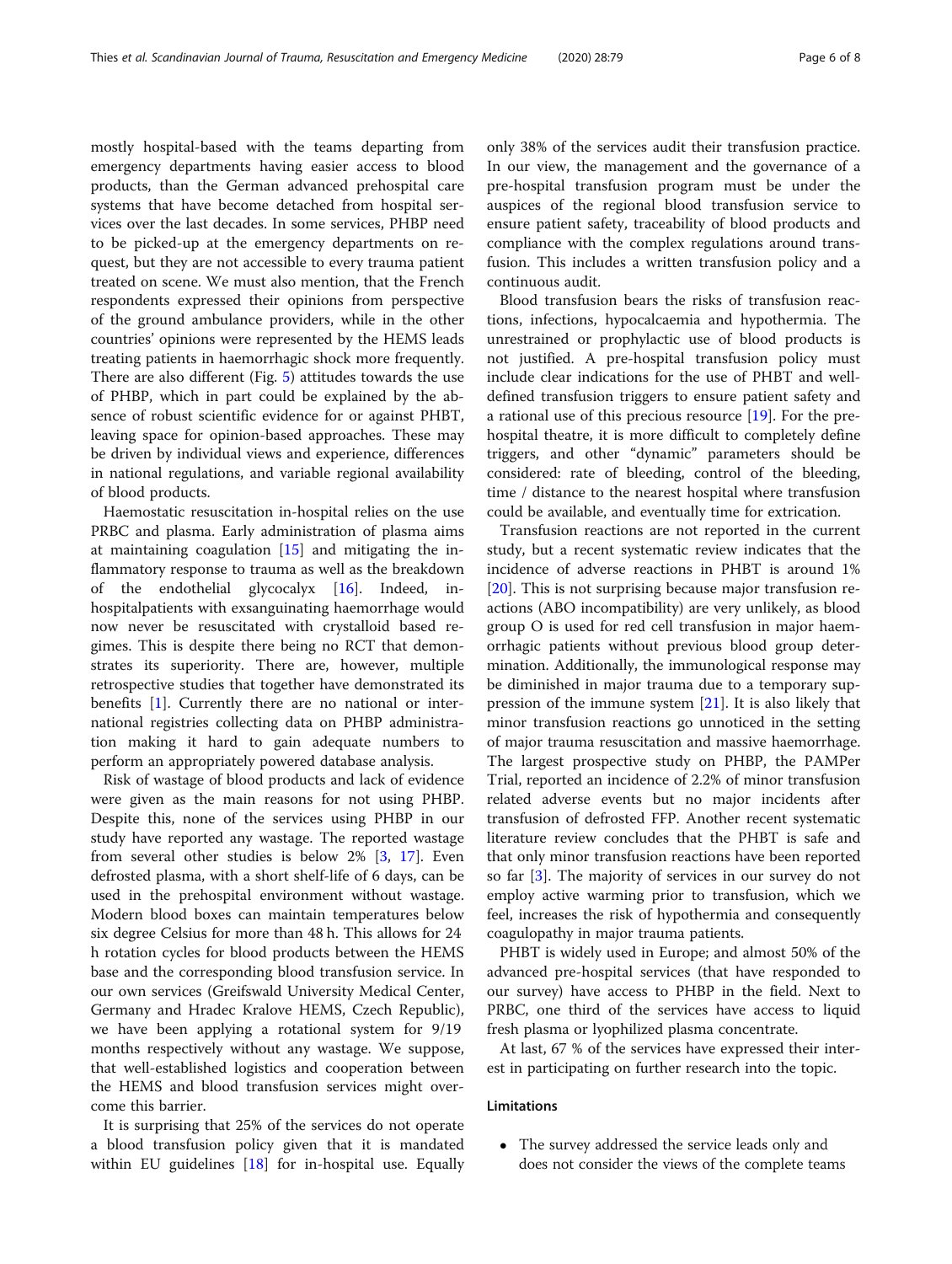- <span id="page-6-0"></span> The return rates were variable amongst countries. Therefore, results do not represent the prevailing situation in each country but rather individual opinions of prehospital care providers from certain regions.
- Ten of the services that have replied indicated that they were about to start PHBT programmes. It not unlikely that the number of services that currently use PHBT has increased since the data collection, and some services may have introduced new blood products which were not available in the past, e.g. deleucotized whole blood.
- The French SAMU EMS included in the analysis is known to have different organisation compared to the HEMS systems in other countries. Except France, there were no ground ambulance services or their medical directors requested to provide information on use of PHBP in ground services, unless HEMS base was also responsible for operation of physician response vehicles.
- Finally, we must mention that opinions collected were highly subjective, and may have been affected by clinical experience of each respondent, diversity between systems, and incidence of treated patients requiring early transfusion.

#### Conclusion

There are considerable national differences with very divergent attitudes and approaches towards PHBT amongst European advanced pre-hospital care services, with little to no consensus amongst the providers on its benefit. However, the services that frequently use PHBT feel it is beneficial.

In order to obtain a robust risk/benefit assessment, future research should sharply focus on patient populations that are most likely to gain from PHBT. This could be prospectively achieved through large multicentre trials. A viable alternative would be including PHBT into large Trauma databases as TARN (The Trauma Audit & Research Network, UK) and the TraumaRegister of the DGU (Deutsche Gesellschaft für Unfallchirurgie, Germany).

PHBT guidelines based, at this stage, only on expert opinion, should be made available to ensure a safe and rational use of this precious resource in the pre-hospital environment.

#### Abbreviations

PHBP: Prehospital blood products; PHBT: Prehospital blood transfusion; PRBC: Packed Red Blood Cells; ESA: European Society of Anaesthesiology; SAMU: Service d'Aide Médicale Urgente; FFP: Fresh Frozen Plasma; HEMS: Helicopter Emergency Medical Service; EMS: Emergency Medical Service; NNT : Number Needed to Treat; HR: Hazard Ratio; RCT: Randomised controlled trial; ISS : Injury Severity Score; NISS: New Injury Severity Score; TARN : Trauma Audit and Research Network; DGU : Deutsche Gesellschaft für Unfallchirurgie; DRF: DRF-Luftrettung; ADAC: Allgemeiner Deutscher Automobilclub; EU: European Union

#### Acknowledgements

We thank the contributing services for sharing their data and views with respect to prehospital blood transfusion. Our special thanks go to Mr. Udo Vaegler for his help with the data processing.

#### Authors' contributions

All authors contributed to the design of the study, data collection and revision of the manuscript. The data processing and graphical works were done by KCT and Mr Udo Vaegler. The manuscript was written by KCT. The author(s) read and approved the final manuscript.

#### Funding

We acknowledge support for the Article Processing Charge from the Open Access Publication Fund of the University of Greifswald. Open access funding provided by Projekt DEAL.

#### Availability of data and materials

The data sets contain individual data allowing to trace responders. We have no permission to share the complete datasests used during this study but they are in an adapted format available from the corresponding author on reasonable request, with identifying data removed.

#### Ethics approval and consent to participate

According to UK legislation, this survey is classified as a service evaluation and does not require approval of an ethics committee, which was confirmed by Prof Bruce Moreland, Institute for Child Health, Birmingham, the chair of the regional Ethics Committee of the first author during the conception of the study.

#### Consent for publication

Of the data was obtained as part of the survey.

#### Competing interests

None of the authors have competing interests to declare.

#### Author details

<sup>1</sup>Dept of Anaesthesiology, Critical Care and Pain Medicine, Greifswald University Medical Centre, Greifswald, Germany. <sup>2</sup>Emergency Medical Services of the Hradec Kralove Region, Hradec Kralove, Czech Republic. <sup>3</sup>Department of Anaesthesiology and Intensive Care, Charles University in Prague, Faculty of Medicine, Hradec Kralove, Czech Republic. <sup>4</sup>University Hospital Hradec Kralove, Hradec Kralove, Czech Republic. <sup>5</sup>Department of Military Anaesthetics and Critical Care, Royal Centre for Defence Medicine, Birmingham, United Kingdom. <sup>6</sup>Department of Anaesthesiology and Intensive Care Medicine, Medical Faculty and University Hospital of Cologne, Cologne, Germany. <sup>7</sup>Departments of General Anaesthesiology and Outcomes Research, Cleveland Clinic, Anaesthesiology Institute, Cleveland, USA. <sup>8</sup>Department of Surgical Sciences, University of Turin, Turin, Italy. <sup>9</sup>Italy Department of Anesthesia, Intensive Care and Emergency, Città della Salute e della Scienza' hospital, Turin, Italy. <sup>10</sup>University of Torino, Turin, Italy. <sup>11</sup>SAMU de Paris, Anaesthesiology and Critical Care Department, Universitary Hospital Necker - Enfants Malades, APHP Centre - University of Paris, Paris, France.

#### Received: 13 May 2020 Accepted: 29 July 2020 Published online: 14 August 2020

#### References

- 1. Spahn DR, Bouillon B, Cerny V, Duranteau J, Filipescu D, Hunt B, et al. The European guideline on management of major bleeding and coagulopathy following trauma: fifth edition. Crit Care. 2019;23(1):98.
- 2. Penn-Barwell JG, Roberts SA, Midwinter MJ, Bishop JR. Improved survival in UK combat casualties from Iraq and Afghanistan from 2003 to 2013. J Trauma Acute Care Surg. 2015;78(5):1014–20.
- 3. Shand S, Curtis K, Dinh M, Burns B. What is the impact of prehospital blood product administration for patients with catastrophic haemorrhage: an integrative review. Injury. 2019;50(2):226–34.